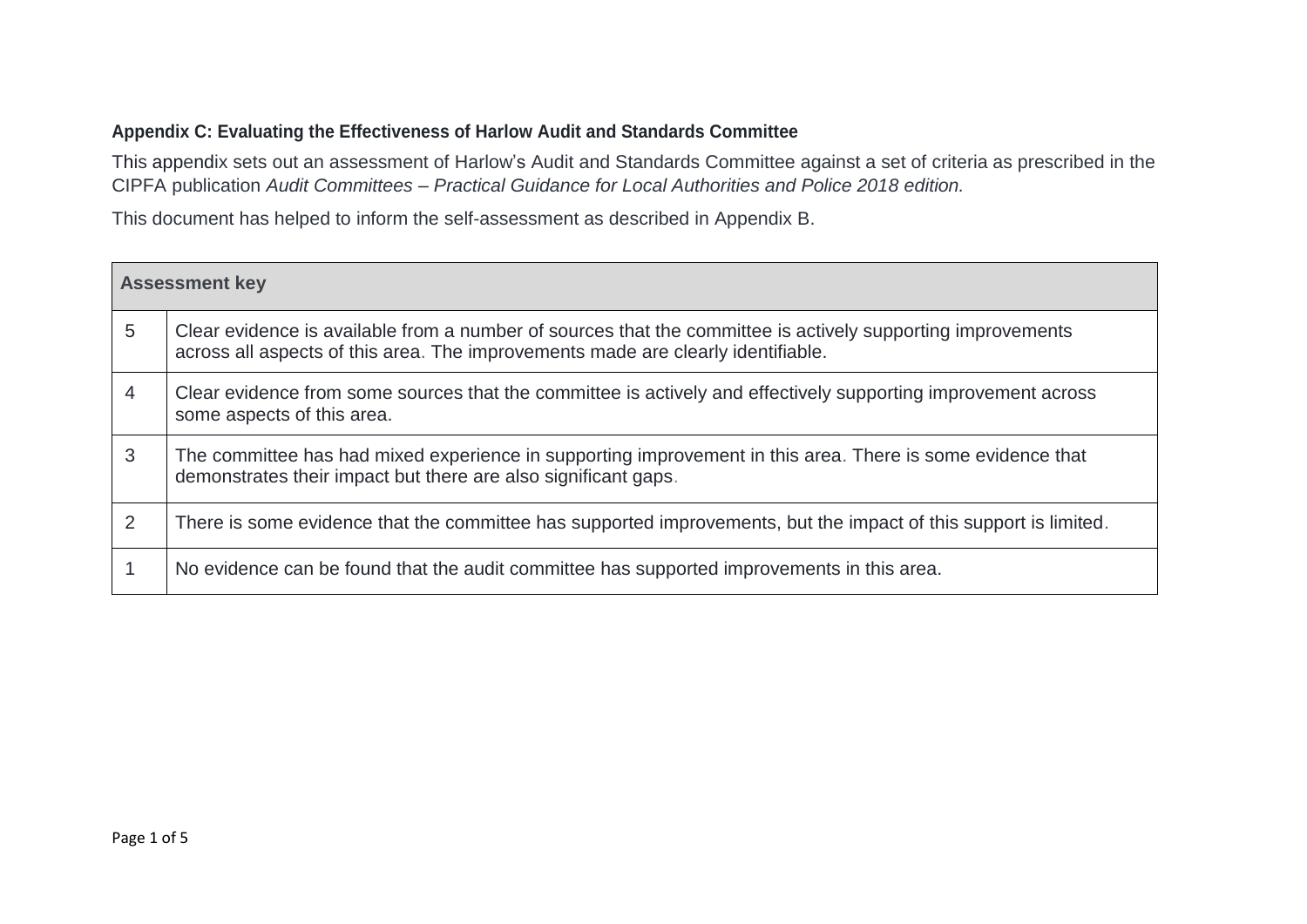| Areas where the audit committee<br>can add value by supporting<br>improvement                 | Examples of how the audit committee can<br>add value and provide evidence of<br>effectiveness                                                                                                                                                                                                                                                                                                                                                                                                                                                                         | Self-evaluation, examples, areas of<br>strength and weakness                                                                                                                                                                                                                                                                                                                                                                                                                                                                                               | <b>Overall</b><br>assessment: 5-1<br>See key above |
|-----------------------------------------------------------------------------------------------|-----------------------------------------------------------------------------------------------------------------------------------------------------------------------------------------------------------------------------------------------------------------------------------------------------------------------------------------------------------------------------------------------------------------------------------------------------------------------------------------------------------------------------------------------------------------------|------------------------------------------------------------------------------------------------------------------------------------------------------------------------------------------------------------------------------------------------------------------------------------------------------------------------------------------------------------------------------------------------------------------------------------------------------------------------------------------------------------------------------------------------------------|----------------------------------------------------|
| 1. Promoting the principles of good<br>governance and their application to<br>decision making | Supporting the development of the local code<br>of governance.<br>Providing robust review of the Annual<br>Governance Statement (AGS) and the<br>assurances underpinning it.<br>Working with key members to improve their<br>understanding of the AGS and their<br>contribution to it.<br>Supporting reviews/audits of governance<br>arrangements.<br>Participating in self-assessments of<br>governance arrangements.<br>Working with partner audit committees to<br>review governance arrangements in<br>partnerships. (Note: Not applicable to Harlow<br>Council). | Annual Governance Statement review by<br>the Committee prior to its presentation as<br>part of the Statement of Accounts. Annual<br>report from Internal Audit.<br>The Committee periodically reviews the<br>Council's Local Code of Corporate<br>Governance to ensure it remains relevant.<br>Last undertaken November 2019.<br>Audit committee effectiveness last<br>undertaken November 2018.<br>The Audit Committee has its own training<br>programme, which is open to all Members<br>including the effective audit committee and<br>risk management. | 5                                                  |
| 2. Contributing to the development<br>of an effective control environment                     | Actively monitoring the implementation of<br>recommendations from auditors.<br>Encouraging ownership of the internal control<br>framework by appropriate managers.<br>Raising significant concerns over controls<br>with appropriate senior managers.                                                                                                                                                                                                                                                                                                                 | Audit recommendation tracker to each<br>Committee. Officers have been called to<br>account, where appropriate, by the<br>Committee. Wider engagement with Officers<br>should be explored.<br>Annual report from Internal Audit and<br>supplemented with regular progress reports<br>of internal work undertaken.<br>The Section 151 Officer attends all Audit<br>Committee meetings.                                                                                                                                                                       | 5                                                  |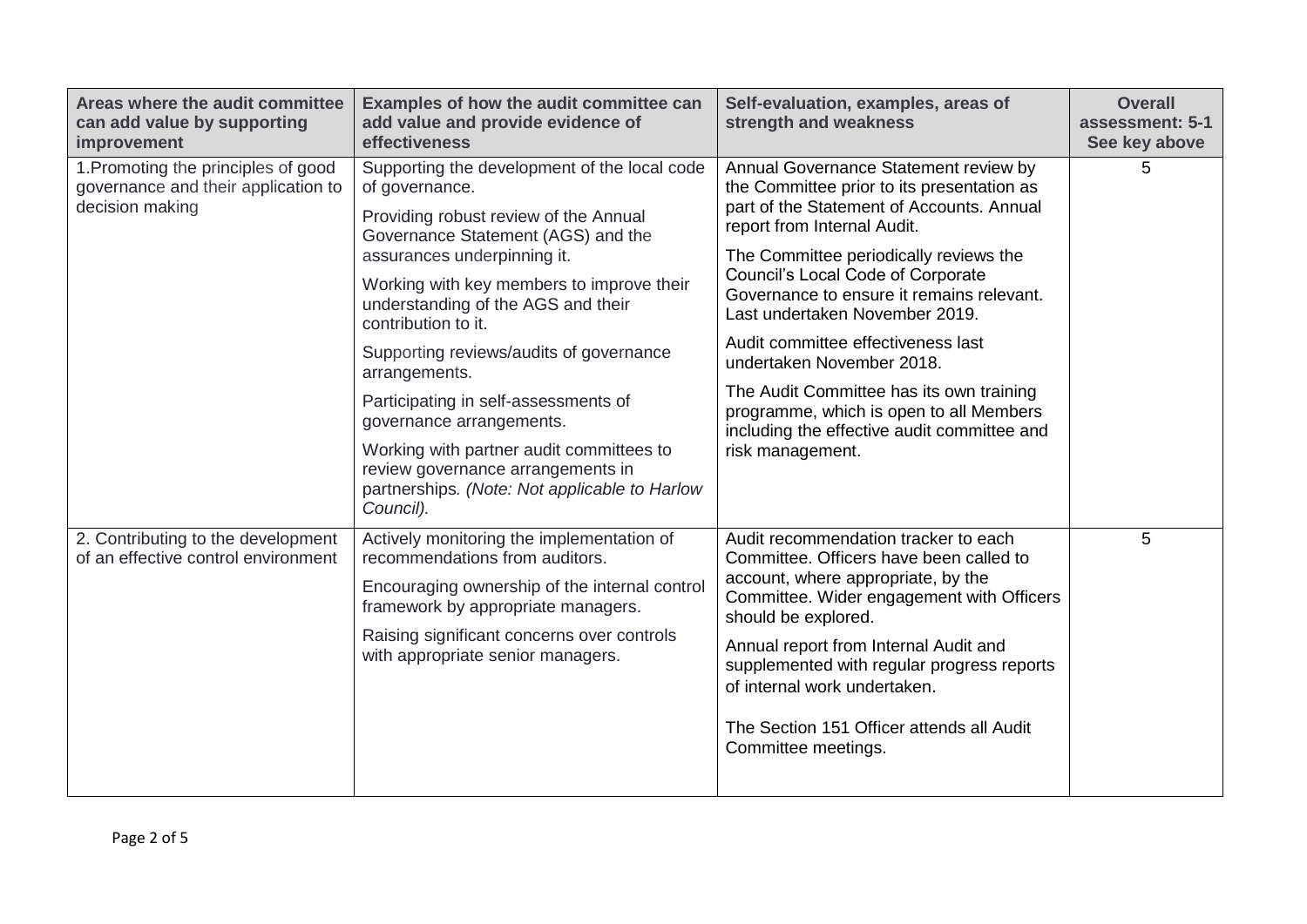| Areas where the audit committee<br>can add value by supporting<br>improvement                                                                               | Examples of how the audit committee can<br>add value and provide evidence of<br>effectiveness                                   | Self-evaluation, examples, areas of<br>strength and weakness                                                                                                                                                     | <b>Overall</b><br>assessment: 5-1<br>See key above |
|-------------------------------------------------------------------------------------------------------------------------------------------------------------|---------------------------------------------------------------------------------------------------------------------------------|------------------------------------------------------------------------------------------------------------------------------------------------------------------------------------------------------------------|----------------------------------------------------|
| 3. Supporting the establishment of<br>arrangements for the governance<br>of risk and for effective                                                          | Reviewing risk management arrangements<br>and their effectiveness, e.g. risk management<br>benchmarking.                        | Corporate risk register regularly reviewed by<br>the Committee who subject it to relevant<br>challenge.                                                                                                          | 5                                                  |
| arrangements to manage risks                                                                                                                                | Monitoring improvements.                                                                                                        | Members have been provided with risk                                                                                                                                                                             |                                                    |
|                                                                                                                                                             | Holding risk owners to account for<br>major/strategic risks.                                                                    | management training including the Council's<br>risk management strategy and toolkit.                                                                                                                             |                                                    |
| 4. Advising on the adequacy of the<br>assurance framework and                                                                                               | Specifying its assurance needs, identifying<br>gaps or overlaps in assurance.                                                   | Committee reviews and will challenge<br>reports from the different assurance                                                                                                                                     | 5                                                  |
| considering whether assurance is<br>deployed efficiently and effectively                                                                                    | Seeking to streamline assurance gathering<br>and reporting.                                                                     | providers including Internal and External<br>Audit and risk management.                                                                                                                                          |                                                    |
|                                                                                                                                                             | Reviewing the effectiveness of assurance<br>providers, e.g. internal audit, risk<br>management, external audit.                 |                                                                                                                                                                                                                  |                                                    |
| 5. Supporting the quality of the<br>internal audit activity, particularly                                                                                   | Reviewing the audit charter and functional<br>reporting arrangements.                                                           | Internal Audit progress report to each<br>Committee meeting. Annual review of Audit                                                                                                                              | 5                                                  |
| by underpinning its organisational<br>independence                                                                                                          | Assessing the effectiveness of internal audit<br>arrangements, providing constructive<br>challenge and supporting improvements. | Charter and quality assurance and<br>improvement programme, ensuring<br>compliance with the Public Sector Internal<br>Audit Standards (PSIAS).                                                                   |                                                    |
|                                                                                                                                                             | Actively supporting the quality assurance and<br>improvement programme of internal audit.                                       | Audit Chair was actively involved in the<br>2016/17 External Quality Assessment of<br>Internal Audit, which is required every five<br>years under PSIAS.                                                         |                                                    |
| 6. Aiding the achievement of the<br>authority's goals and objectives<br>through helping to ensure<br>appropriate governance, risk,<br>control and assurance | Reviewing how the governance<br>arrangements support the achievement of<br>sustainable outcomes.                                | Committee achieves this through<br>assessment of risks, Internal Audit work and<br>External Audit findings. The involvement of<br>the Committee in the agreement of and<br>content of the annual Audit Plan also | 5                                                  |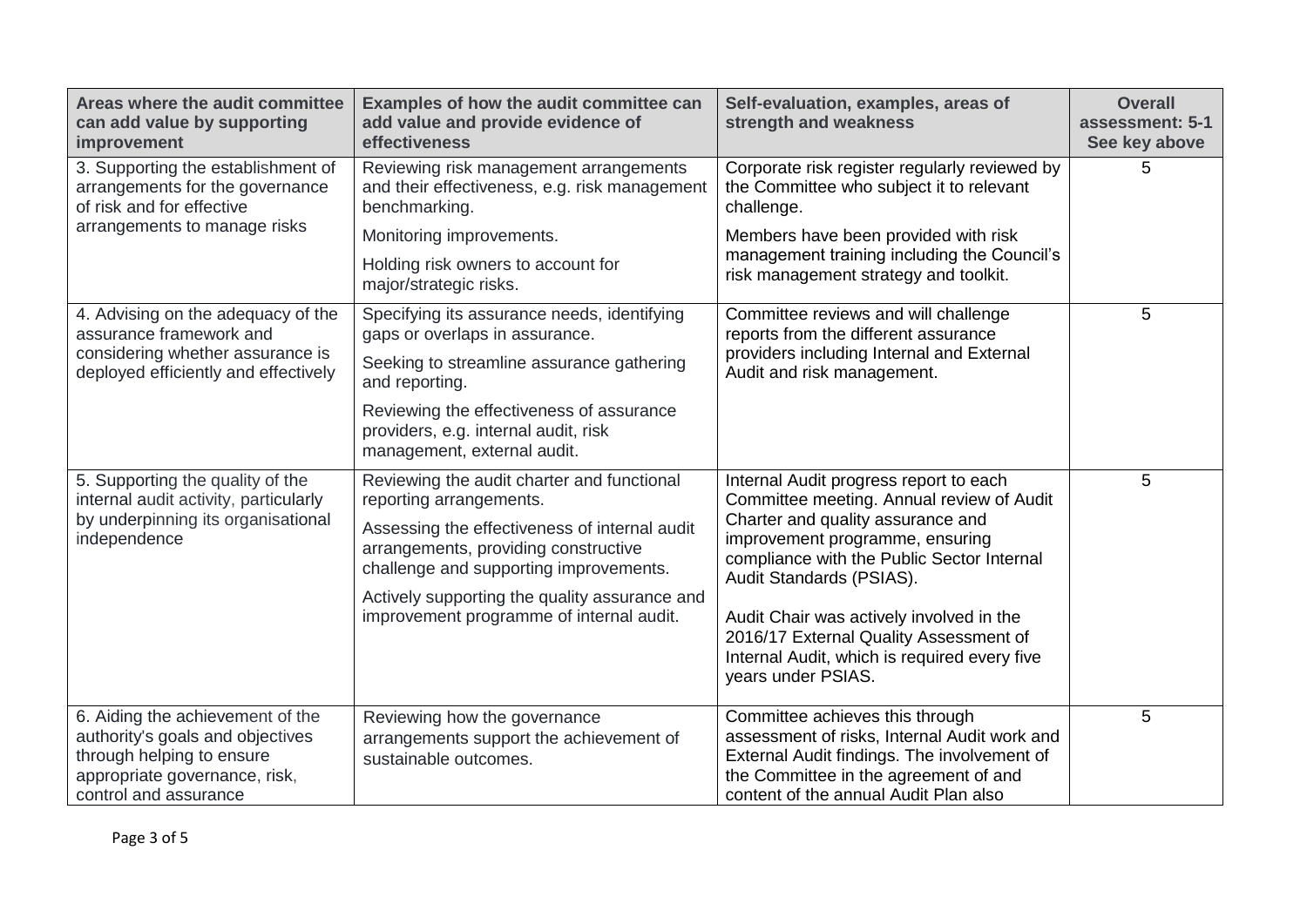| Areas where the audit committee<br>can add value by supporting<br>improvement                                                                               | Examples of how the audit committee can<br>add value and provide evidence of<br>effectiveness                                                                                                                                                                                                                                                                | Self-evaluation, examples, areas of<br>strength and weakness                                                                                                                                                                                                                                                                                                                                                                                                                                                                                                                                                            | <b>Overall</b><br>assessment: 5-1<br>See key above |
|-------------------------------------------------------------------------------------------------------------------------------------------------------------|--------------------------------------------------------------------------------------------------------------------------------------------------------------------------------------------------------------------------------------------------------------------------------------------------------------------------------------------------------------|-------------------------------------------------------------------------------------------------------------------------------------------------------------------------------------------------------------------------------------------------------------------------------------------------------------------------------------------------------------------------------------------------------------------------------------------------------------------------------------------------------------------------------------------------------------------------------------------------------------------------|----------------------------------------------------|
| arrangements                                                                                                                                                | Reviewing major projects and programmes to<br>ensure that governance and assurance<br>arrangements are in place.<br>Reviewing the effectiveness of performance<br>management arrangements.                                                                                                                                                                   | enables key risks to be adequately<br>monitored.<br>In addition, the Committee reviews the<br>Annual Governance Statement and Local<br>Code of Corporate Governance.                                                                                                                                                                                                                                                                                                                                                                                                                                                    |                                                    |
| 7. Supporting the development of<br>robust arrangements for ensuring<br>value for money (VfM)                                                               | Ensuring that assurance on value for money<br>arrangements are included in the assurances<br>received by the audit committee.<br>Considering how performance in value for<br>money is evaluated as part of the AGS.                                                                                                                                          | This is undertaken as part of the annual<br>accounts process, VfM work undertaken<br>and reported on by External Audit.<br>This, in turn, along with other assurance<br>providers (such as Internal Audit and the<br>Corporate Governance Group), informs the<br>Annual Governance Statement report which<br>is approved by the Committee after<br>appropriate scrutiny and questioning.                                                                                                                                                                                                                                | 5                                                  |
| 8. Helping the authority to<br>implement the values of good<br>governance, including effective<br>arrangements for countering fraud<br>and corruption risks | Reviewing arrangements against the<br>standards set out in Code of Practice on<br>Managing the Risk of Fraud and Corruption<br>(CIPFA, 2014).<br>Reviewing fraud risks and the effectiveness of<br>the organisation's strategy to address those<br>risks.<br>Assessing the effectiveness of ethical<br>governance arrangements for both staff and<br>members | Fraud risks considered by the Committee as<br>part of the risk management framework and<br>the work of both Internal and External Audit.<br>This includes regular updates on the work<br>undertaken by the Council which is<br>overseen by the Corporate Fraud Group.<br>In line with good practice the Committee<br>should periodically review the Council's anti-<br>fraud and corruption strategy and its<br>approach to anti-fraud and corruption. This<br>was last undertaken in November 2019.<br>Ethical governance forms part of the Audit<br>and Standards Committee role, as per their<br>Terms of Reference. | 5                                                  |